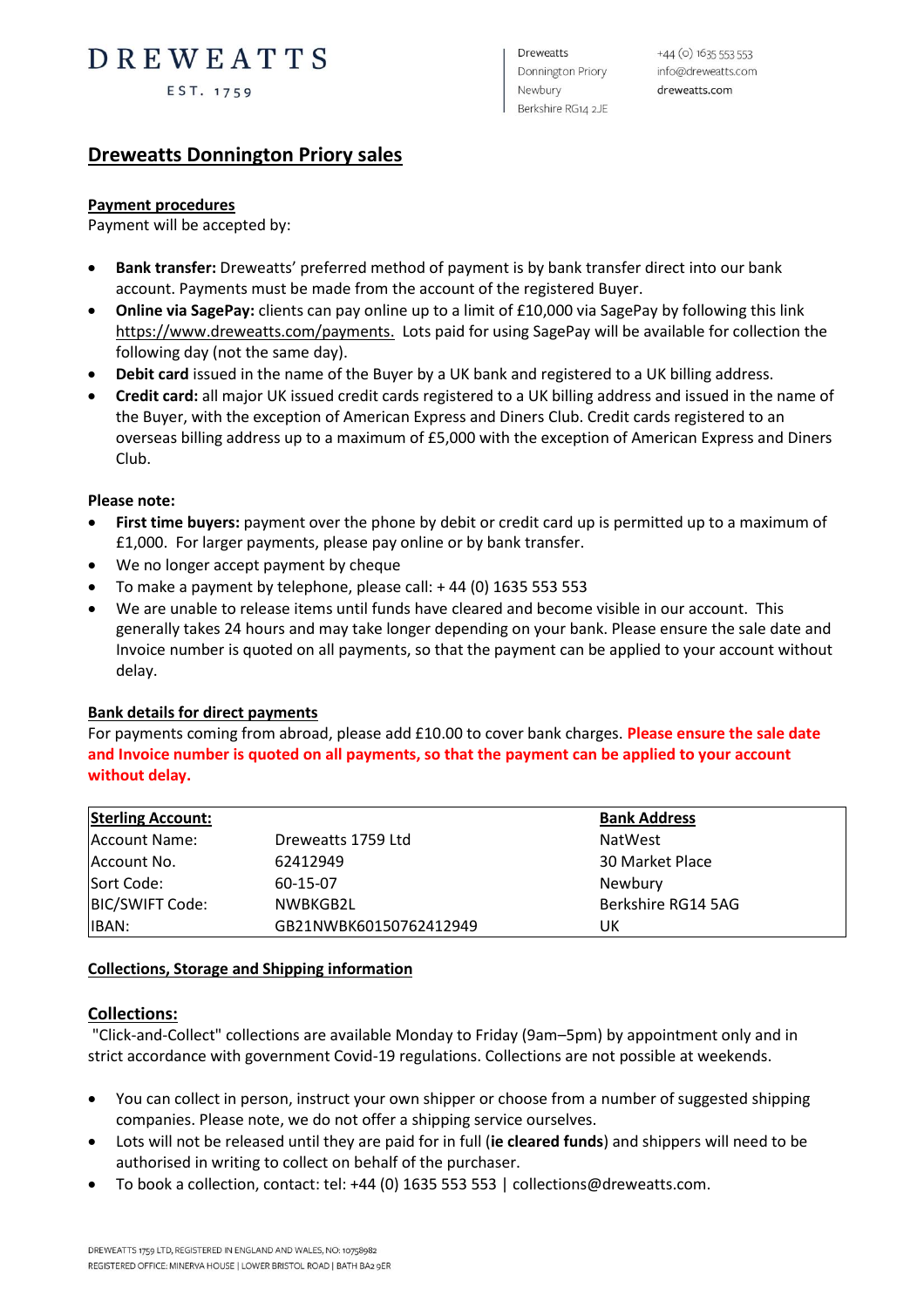## DREWEATTS

EST. 1759

**Dreweatts** Donnington Priory Newbury Berkshire RG14 2JE

+44 (0) 1635 553 553 info@dreweatts.com dreweatts.com

#### **Storage:**

Due to a busy schedule of sales at Donnington Priory, we are unable to store sold items at the saleroom. **All items not collected within four working days of the sale (by 4pm) will be automatically removed to commercial storage and subject to a storage charge** of £20 (plus VAT) per lot and to a further storage charge of £2 (plus VAT) per lot per part or full day thereafter. Please note for large consignments there may be additional charges. These charges will be the sole liability of the purchaser and will be billed directly to them by Vangaroo Ltd (Andover).

On payment of all sales and storage costs, items will be available for collection by appointment from Vangaroo Ltd (Andover): tel: + 44 (0) 1264 586566 | mobile: + 44 (0) 7528 291180 | email: office@vangaroo.co.uk. These charges are set by Vangaroo Ltd (Andover); we recommend that you contact them directly regarding queries relating to these charges and other questions relating to storage. Staff at the saleroom will be unable to answer questions relating to items that have been removed from the saleroom.

#### **Shipping**

We do not offer a packing service ourselves, but we give below details of companies who would be happy to give you a quote for the despatch of your items. Lots will not be released until they are paid for in full, and the cost of shipping/despatch is payable direct to the company concerned. **Please note that we will need your prior authorisation before we release goods to any packer / shipper.** We regret that, as we have no packing facilities, we are not able to pack your lots for your own shipper or carrier to collect, so if you intend to arrange your own transport, please can you make sure that the firm you employ understands that they will also need to pack.

#### **VAT liabilities for overseas buyers**

Following the UK's exit from the European Union, private overseas buyers can only receive goods free of VAT/have the VAT amount refunded if Dreweatts acts as exporter in relation to the sale and arranges for the transport of the goods. If you would like us to arrange for the export and delivery of the goods there will be an admin fee of £100 plus the shipping cost. If you arrange for the goods to be picked up/delivered to you directly we will charge UK VAT at the appropriate rate and no refund will be available. Please note that if we export the goods to you, you will be responsible for completing the importation procedures as well as the payment of any relevant duty/VAT payable on importation into your country.

Business buyers are not affected by this change where the purchase has been made in the business or trading name and a VAT refund will be available on proof of export.

### **PLEASE SEE NEXT PAGE FOR A LIST OF SHIPPERS.**